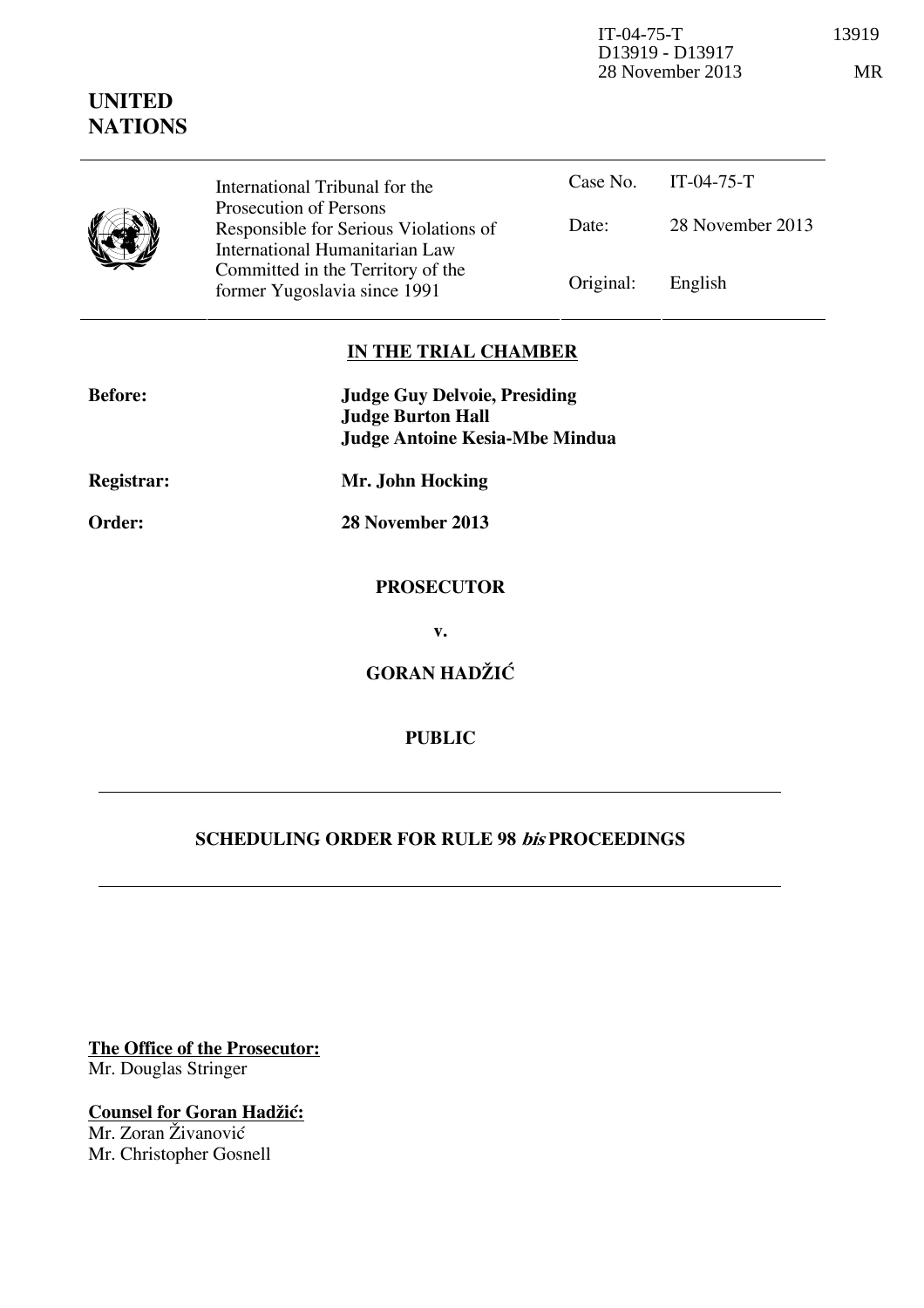1. **THIS TRIAL CHAMBER** of the International Tribunal for the Prosecution of Persons Responsible for Serious Violations of International Humanitarian Law Committed in the Territory of the former Yugoslavia since 1991 ("Tribunal") hereby issues this scheduling order in relation to the forthcoming Rule 98 *bis* proceedings in the present case.

2. The Trial Chamber recalls that the Prosecution closed its case-in-chief on 17 October 2013, subject to the Chamber's decision on the Prosecution's motion for the admission of documents from the bar table.<sup>1</sup> On 28 November 2013, the Chamber issued its decision on the Prosecution's bar table motion.<sup>2</sup> The Trial Chamber therefore finds it appropriate to notify the parties of the scheduling arrangements for the forthcoming proceedings pursuant to Rule 98 *bis* of the Rules of Procedure and Evidence of the Tribunal.<sup>3</sup>

3. Rule 98 *bis*, entitled "Judgement of Acquittal", provides that "[a]t the close of the Prosecutor's case, the Trial Chamber shall, by oral decision and after hearing the oral submissions of the parties, enter a judgement of acquittal on any count if there is no evidence capable of supporting a conviction." The Trial Chamber reminds the Defence that, during the Rule 98 *bis* proceedings, it is expected to present specific challenges and provide specific arguments as to the basis for these challenges. In turn, the Prosecution is expected to present any response in a detailed and precise manner by reference to specific documents or witness testimony. No written submissions will be accepted by the Chamber.<sup>4</sup>

## 4. Accordingly, the Trial Chamber hereby **ORDERS** as follows:

(a) The Defence shall present its oral submissions pursuant to Rule 98 *bis* on Monday, 16 December 2013 and shall have one regular sitting day in which to do so.

 $\overline{a}$ 

<sup>1</sup> Order on Close of Prosecution Case-in-Chief, Rule 98 *bis* Proceedings, and Preparation and Commencement of Defence Case, 18 July 2013 ("18 July Order"), para. 12(a).

<sup>&</sup>lt;sup>2</sup> Decision on Prosecution Bar Table Motion, 28 November 2013.

<sup>&</sup>lt;sup>3</sup> The Chamber had initially ordered the Defence to present its Rule 98 *bis* submissions seven days after the close of the Prosecution case, but the exigencies of the Tribunal's court calendar make it more appropriate for the Rule 98 *bis* proceedings to be held during the week of 16 December 2013.

<sup>4</sup> 18 July Order, paras 7-8.